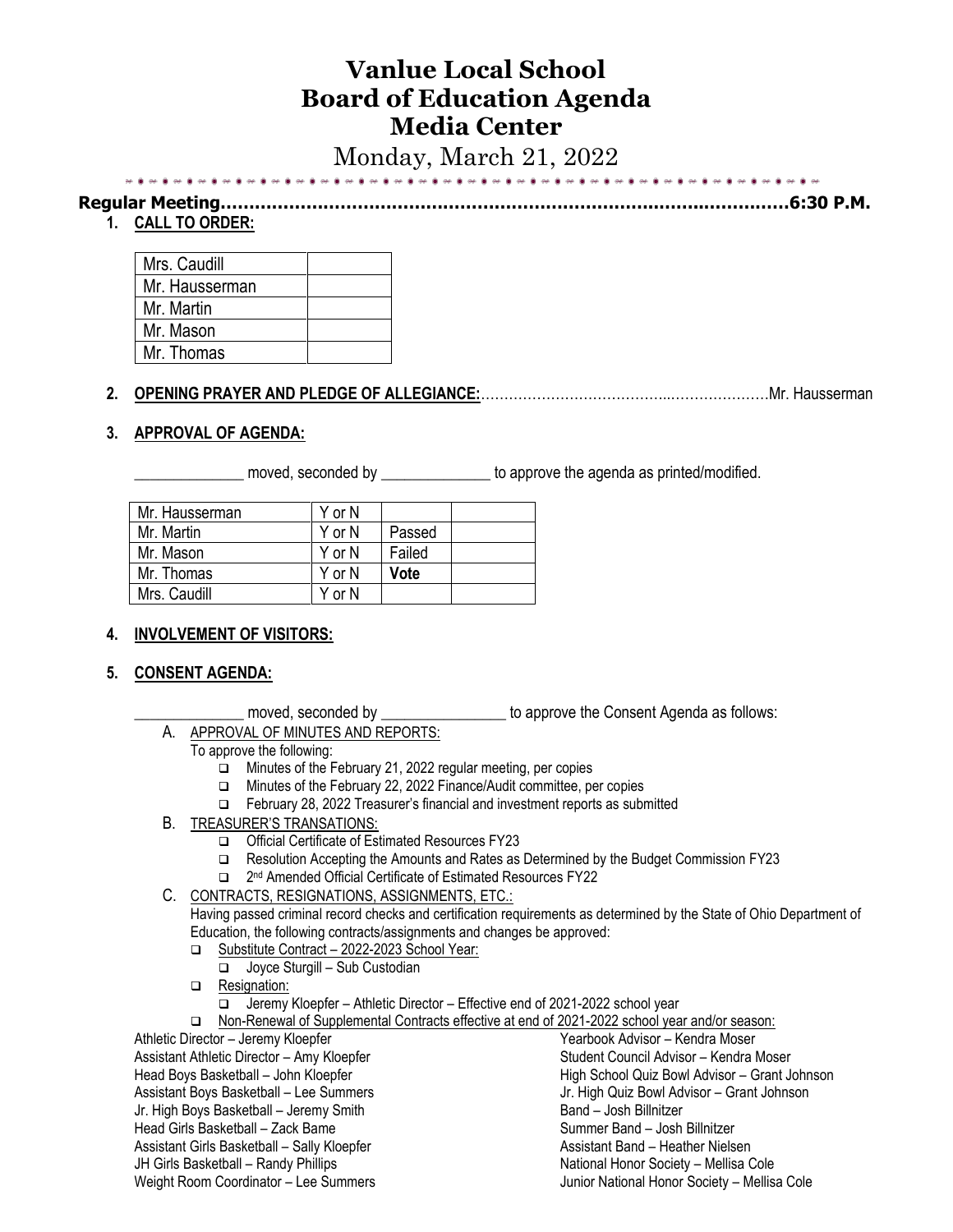Head Baseball – Lee Summers Co-Assistant Baseball – Bill Summers Co-Assistant Baseball – Josh Clymer Majorette Advisor – Kathy Wisner Co-Senior Class Advisor – Traci Kloepfer Co-Senior Class Advisor – Taylor Kloepfer Junior Class Advisor – Ashley Mason

Head Softball – Taylor Kloepfer Co-Assistant Softball – Logan Wells Co-Assistant Softball – Kelsie Neiling High School Track – Mellisa Cole Junior High Track – Shonda Ritterspach Cheerleading Advisor – Ginger Sampson Grade 9 Advisor – Miranda Kennedy

*The Board reserves the right to treat any offer of employment as withdrawn if the contract is not signed and returned within ten (10) business days of mailing.*

#### D. 8th GRADE WASHINGTON D.C. TRIP CHAPERONES:

To approve the following list as chaperones for the 2022 8<sup>th</sup> Grade Washington D.C. Trip for April 10-13:

- Robert Brooks
- Sherry Brooks
- Brandi Desgranges
- James Desgranges
- Ken Walerius
- Cindy Walerius • Tim Miles
- Mitzi Wellman
- Austin Cardwell
- Paige Mangas

## E. HANDBOOKS 2022-2023 SCHOOL YEAR:

To approve the following handbooks for the 2022-2023 school year:

- Course Description Book
- Coaches Handbook
- Student Activity Handbook

| Mr. Martin     | Y or N |        |  |
|----------------|--------|--------|--|
| Mr. Mason      | Y or N | Passed |  |
| Mr. Thomas     | Y or N | Failed |  |
| Mrs. Caudill   | Y or N | Vote   |  |
| Mr. Hausserman | Y or N |        |  |

## **6. NON-RENEWAL OF SUPPLEMENTAL CONTRACT:**

\_\_\_\_\_\_\_\_\_\_\_\_\_\_ moved, seconded by \_\_\_\_\_\_\_\_\_\_\_\_\_\_\_ to approve the following 2021-2022 supplemental contract

non-renewal:

• Ashley Mason – Junior Class Advisor

| Mr. Mason      | Y or N |        |  |
|----------------|--------|--------|--|
| Mr. Thomas     | Y or N | Passed |  |
| Mrs. Caudill   | Y or N | Failed |  |
| Mr. Hausserman | Y or N | Vote   |  |
| Mr. Martin     | Y or N |        |  |

#### **7. POLICY UPDATE – FINAL READING**

in place:

- 1616 Staff Dress and Grooming
- 2271 College Credit Plus Program
- 5511 Dress and Grooming
- 5772 Weapons
- 6110 Grant Funds
- \_\_\_\_\_\_\_\_\_\_\_\_\_\_ moved, seconded by \_\_\_\_\_\_\_\_\_\_\_\_\_\_\_ to approve the following updates to district policies already
	- 6114 Cost Principles Spending Federal Funds
	- 6325 Procurement Federal Grants/Funds
	- 6423 Use of Credit Cards
	- 7217 Weapons
	- 8500 Food Services

| Mr. Thomas     |        |        |  |
|----------------|--------|--------|--|
| Mrs. Caudill   | Y or N | Passed |  |
| Mr. Hausserman | Y or N | Failed |  |
| Mr. Martin     | Y or N | Vote   |  |
| Mr. Mason      |        |        |  |